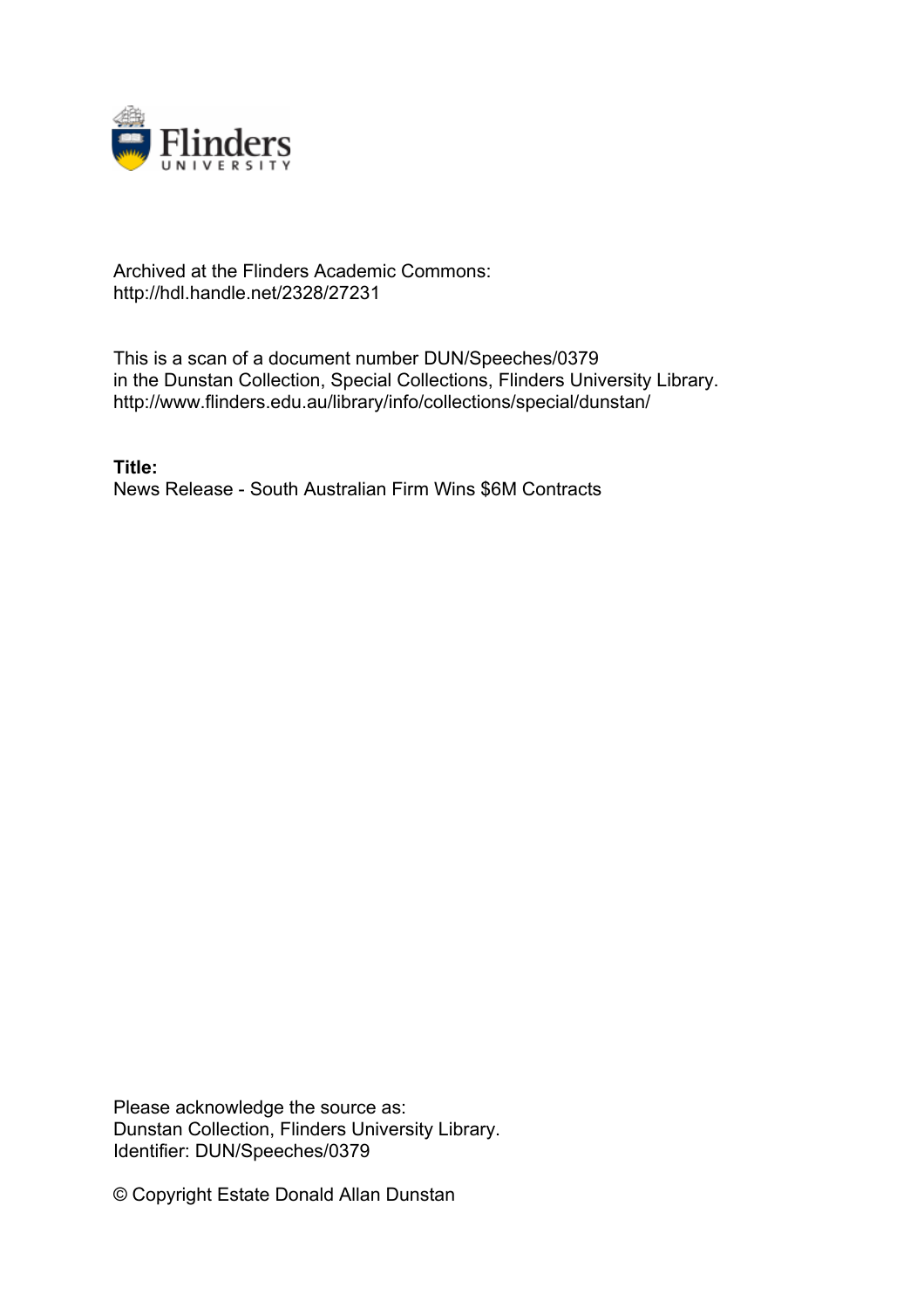NEWS RELEASE FROM THE HON. THE PREMIER. MR. D.A. DUNSTAN. Q.C**.M**.P.

 $379/16$ 

### 10.15 A.M. 30TH AUGUST. 1967.

### SOUTH AUSTRALIAN FIRM WINS \$6M. CONTRACTS.

A five-year old South Australian firm, World Wide Camps Pty. Limited, has won a \$3 $\frac{1}{2}$  million contract to supply 150 houses for the Mount Newman Mining Company Pty. Limited in Western Australia, and contracts to supply camps to firms associated with the Mount Newman project worth an additional  $$2\frac{1}{2}$$  million.

Announcing this today, the Premier, Mr. Dunstan, said that the houses will be prefabricated on the production lines of the Company's factory at Elizabeth West and transported by road to Port Hedland and Mount Newman which are the focal points of Western Australia's iron boom.

Mr. Dunstan said that World Wide Camps had advised him that the Mount Newman contract is the largest single order which it has won this year.

"It will mean an increase in the firm's present work force of 70 men to a total of 250 employees". Mr. Dunstan said. "Delivery of the asbestos clad houses will start in about  $2\frac{1}{2}$  months time and will continue until the contract is completed about early 1968."

The subsidiary orders for camps have been placed by the Morrison Kundsen Corporation which is building the railway line to Mount Newman and the Bechtel Corporation who are the managing agents for the Mount Newman project.

Mr. Dunstan said that the 150 houses will be the nucleus of a town for 1,000 people near the project's open pit mine in the Mount Whaleback region in the heart of the Pilbara Ranges of Western Australia. He said that in addition a suburban complex for some 300 people will be erected at Cooke Point near Port Hedland, the shipping outlet for the area.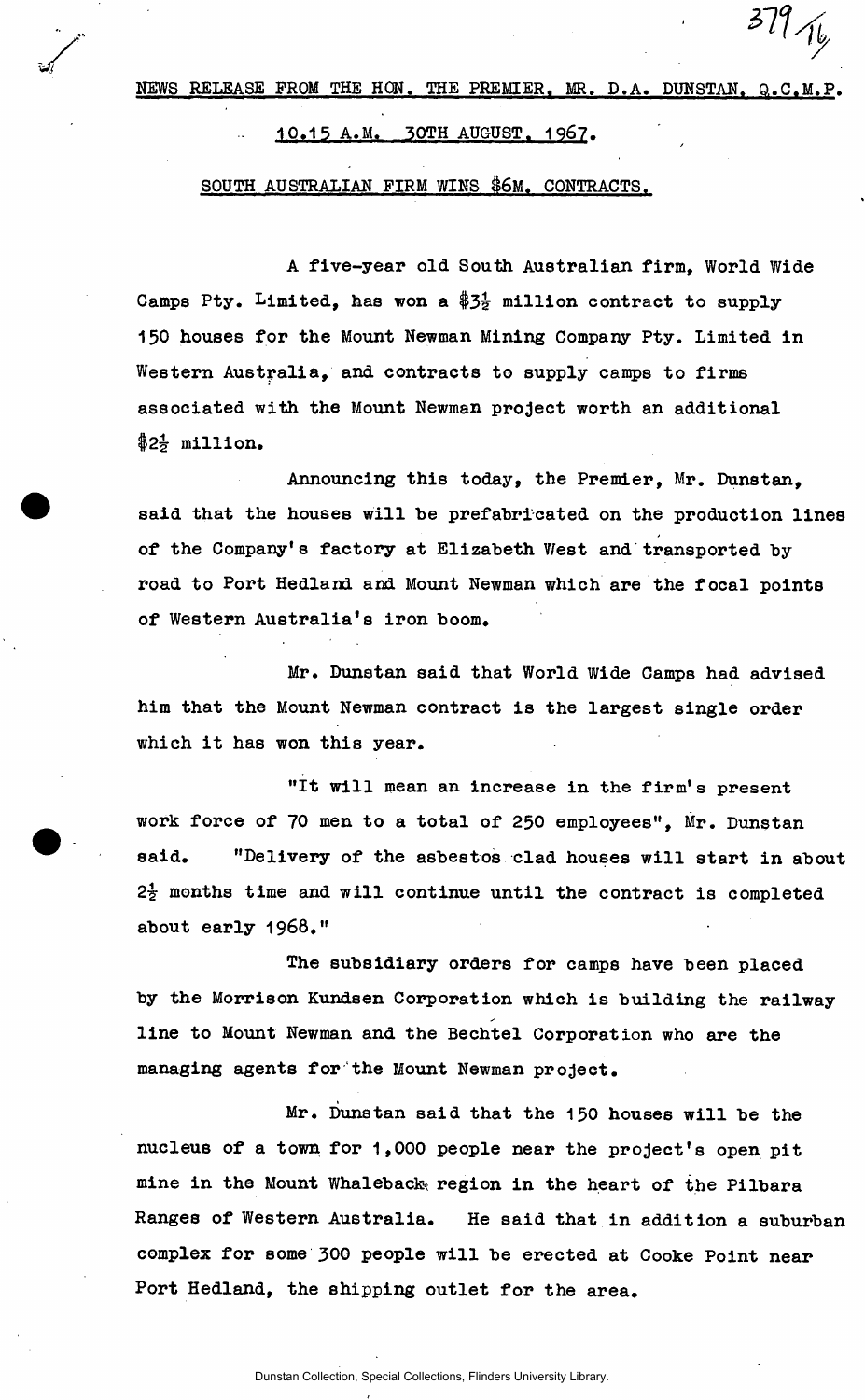"Erection of the first houses is due to be completed by the beginning of November with construction being continued at both centres until end of February next year". Mr. Dunstan said.

The houses will have 3 bedrooms, a bathroom, kitchen laundry, lounge space, carport and outdoor living area, and will be furnished with refrigerators, ranges and all electrical appliances. They will be fully air-conditioned. The houses will leave World-Wide Camps Pty. Limited's factory in a breakdown cube form for easy transportation and assembling on the site.

Mr. Dunstan said that the fact that World Wide Camps Pty. Limited had been able to tender successfully against tough opposition from other firms and would be able to meet the demand for comfortable modern living accommodation in harsh country was attributed to the ability, ingenuity, and workmanship of South Australian craftsmen.

"It is a source of satisfaction that an S.A. Company which has been greatly assisted by the Government through the S.A. Housing Trust has become the biggest mass producers of transportable work-force housing in the Southern Hemisphere", Mr. Dunstan said. "Its basic and modified units house oil drillers at the Gidgealpa gasfield, construction workers at the new space station near Alice Springs and are to be found in many other parts of Australia's outback, New Guinea, the Middle East and Asia. "

This morning, Mr. Dunstan, accompanied by the firm's Vice-President, Mr. E.N. Farche, from Canada, Australian Managing Director, Mr. John Jaensch, and Australian General Sales Manager, Mr. Kevin O'Brien, inspected a prototype of the houses and the firm's Elizabeth factory.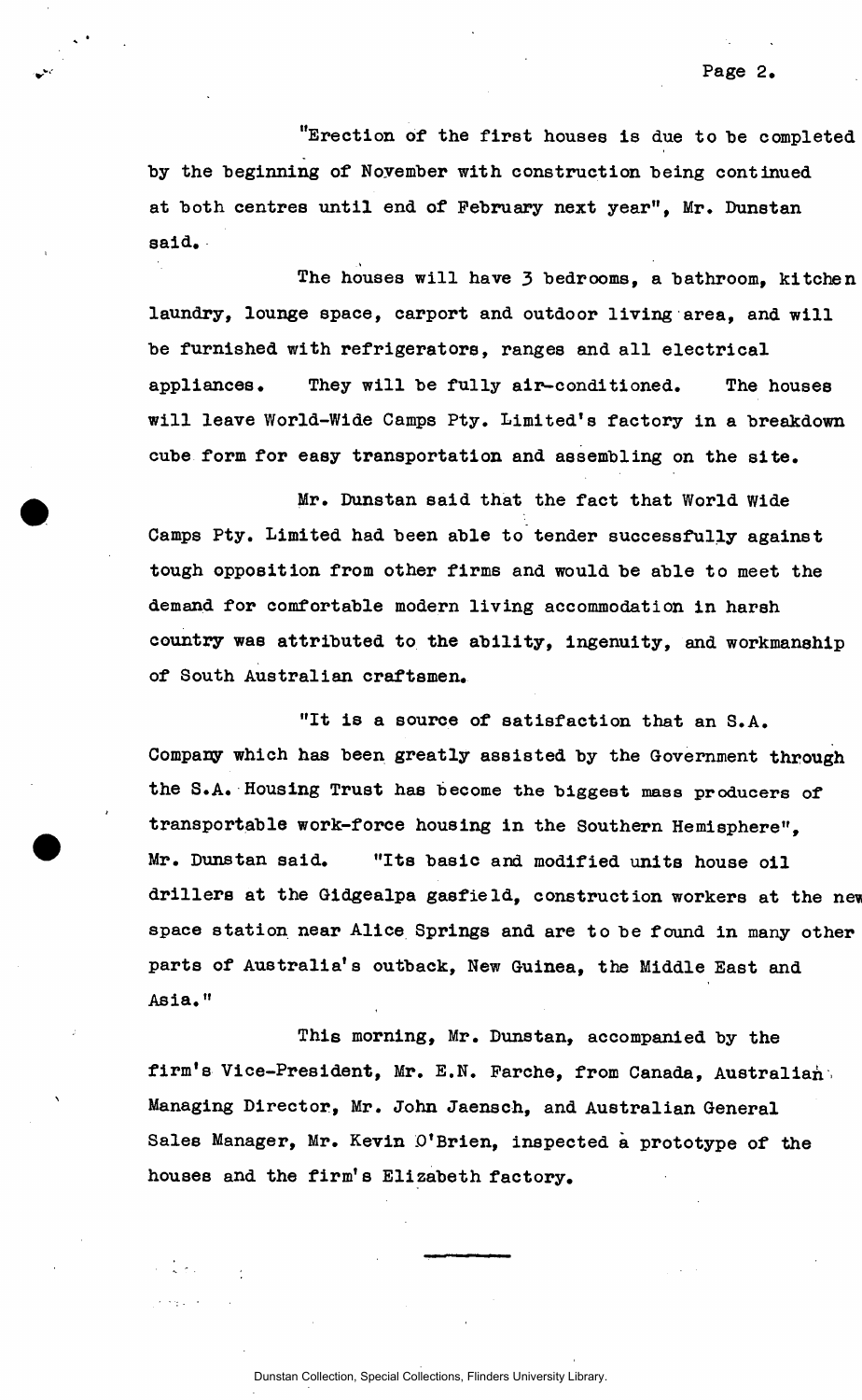(^/ o £ O *OJ tl)c* c *^PS*<sup>p</sup> *~* c *(*• *^rh ]* 

*£> hr . 0 f t f< IH R T, C M ^* 

## E AUSTRALIAN

**.MONDAY JULY'' 10' 1967** 

**ABOUT the only thing missing from the houses of World Wide Camps Pty Ltd as they come off the production line at Elizabeth is a Gideon Bible — and no doubt even that could.be arranged.** 

WOWIC are mass producers of aluminium-<br>clad mobile industrial<br>housing. They make homes, bunkhouses, kit-<br>chens, dining rooms, offi-<br>ces, schools, laundries<br>and laboratories and<br>they will install them anywhere.

During its four years of operations here<br>WOWIC has taken part<br>in some of Australia's<br>most exciting construction and mining develop-<br>ments, many of them in<br>remote areas.

#### ESSE

They are helping to<br>promote the trend to-<br>wards instant, mobile<br>housing for floating con-<br>struction-workforces as Australia's development<br>boom gathers momen-<br>tum—a trend that has<br>already revolutionised the prefabricated hous-ing industry in Canada and the United States. The man responsible

for the concept was Don<br>Southern, a Calgary fire-<br>man who began selling caravans from his back-

四

# means success © © Q

When the bell

tolls it

yard so that his son<br>
could go to college.<br>
When Canada found<br>
itself in the midst of an<br>
oil bonanza, Mr South-<br>
ern got the idea of mass

producing construction<br>project caravans using a<br>jig.<br>The idea was so suc-<br>cessful that he left the<br>Calgary fire department<br>and set up in business<br>full time.<br>His son went to col-<br>lege and studied medi-<br>cine, but in his fift

he left to join his father

in the business.<br>The parent company<br>now has a workforce of<br>2500 in Canada, and 250 in Idaho.

In 1962 the company<br>expanded to a bus depot<br>in South Australia and three years later the op-<br>
eration was moved to its<br>
beth, 17 miles north of<br>
Adelaide, where it em-<br>
ploys 230 people.

The SA operation re-<br>flects the pioneering en-<br>thusiasm of those early<br>days. On the mezzanine<br>tion block is a ship's<br>bell made of brass.

Whenever a new order has been won the bell is<br>rung, telling everyone<br>there is a new job to work on.

Not that things are<br>going badly. Up to Sep-<br>tember last year the<br>sales totalled \$5 million<br> $-$  \$2 million of them to

overseas buyers.<br>
WOWIC has made<br>barracks for men fight-<br>ing in Vietnam, and<br>
construction huts for oil drillers in Iran and iron<br>ore and bauxite miners in Australia.

Now they are making<br>permanent houses that<br>can be bought off the<br>shelf for \$10-17,000.

#### $E = 1.1$

Mobility is the opera-<br>tive word. They are pre-<br>rail their product any-<br>where — they will even<br>use a helicopter to perch it on a rocky out-crop overlooking the sea.

The houses are com-<br>pletely relocatable. They<br>are supplied in individual units or in com-<br>plexes housing between<br>10 and 1000 men.<br>When they land on

the site they are insulated, air conditioned, pre-<br>wired and completely<br>equipped down to the last electric switch.

The basic trailer camp<br>is a 40ft x 10ft x 8ft

unit that folds heatly<br>
into a palletiser which<br>
can be transported to<br>
the site and erected immediately.<br>Others are shipped as

Others are shipped as<br>
complete cubes, often<br>
with the furniture<br>
ready sitting up inside,<br>
ready for integration<br>
into large, semi-perman-<br>
ent complexes.

The company builds<br>two and three bedroom family homes to meet the demand for semi-perma-<br>nent accommodation for on-site executives and<br>preparation crews are preparation crews and<br>made available for location anywhere in Aus-<br>tralia. tralia.

They have done jobs<br>
at Gidgealpa, the Snowy<br>
Mountains, North West<br>
Cape, the Cotter River,<br>
Exmouth Gulf, Pilbara<br>
and Yardarino.

Perhaps, the most in-<br>teresting thing about the the operation is the way the posituation is the way the buildings are constructed<br>in the factory, the ex-<br>act details of which are<br>a closely guarded indus-<br>trial secret.

In the first stage a steel chassis, mounted on skeld chassis, mounted, on<br>
skids or wheels, is fab-<br>
ricated to form the foun-<br>
dations for the complet-<br>
ed building.

2

The chassis is mounted<br>on a jig which runs<br>along rails through the factory — being imbued<br>with a wall here, a coat<br>of paint there.

The floor is an oregon<br>
box covered with proof,<br>
coated 5/16th-inch ply-<br>
chassis. (At this stage<br>
the furniture is often installed on the floor plan,<br>because it is simpler<br>than moving it in<br>through doorways later on.)

A few yards further<br>
line another crew of<br>
men crane the walls<br>
into place and bolt them<br>
together. They are lined<br>
with finished plywood<br>
and filled with rockwool<br>
insulation. The outer insulation. The outer<br>walls are made of marine, plywood.

During the next stage the wiring is put-in and the ceiling — plastic<br>
coated plywood fixed<br>
to oregon rafters with<br>
rockwool insulation is lowered into place.

Then the whole build-<br>ing is clad in prefinished,<br>baked enamel aluminium<br>and the unit is ready to go out.

The factory at Enzancement between the square domes a day or 12 40 x<br>homes a day or 12 40 x<br>homes a day or 12 40 x<br>is now exporting about<br>is now exporting the pro-<br>question and WOWIC<br>also regards the export<br>field as vital

 $\mathcal{L} = \{ \mathcal{L} \in \mathcal{L} \mid \mathcal{L} \in \mathcal{L} \}$ 

Dunstan Collection, Special Collections, Flinders University Library.